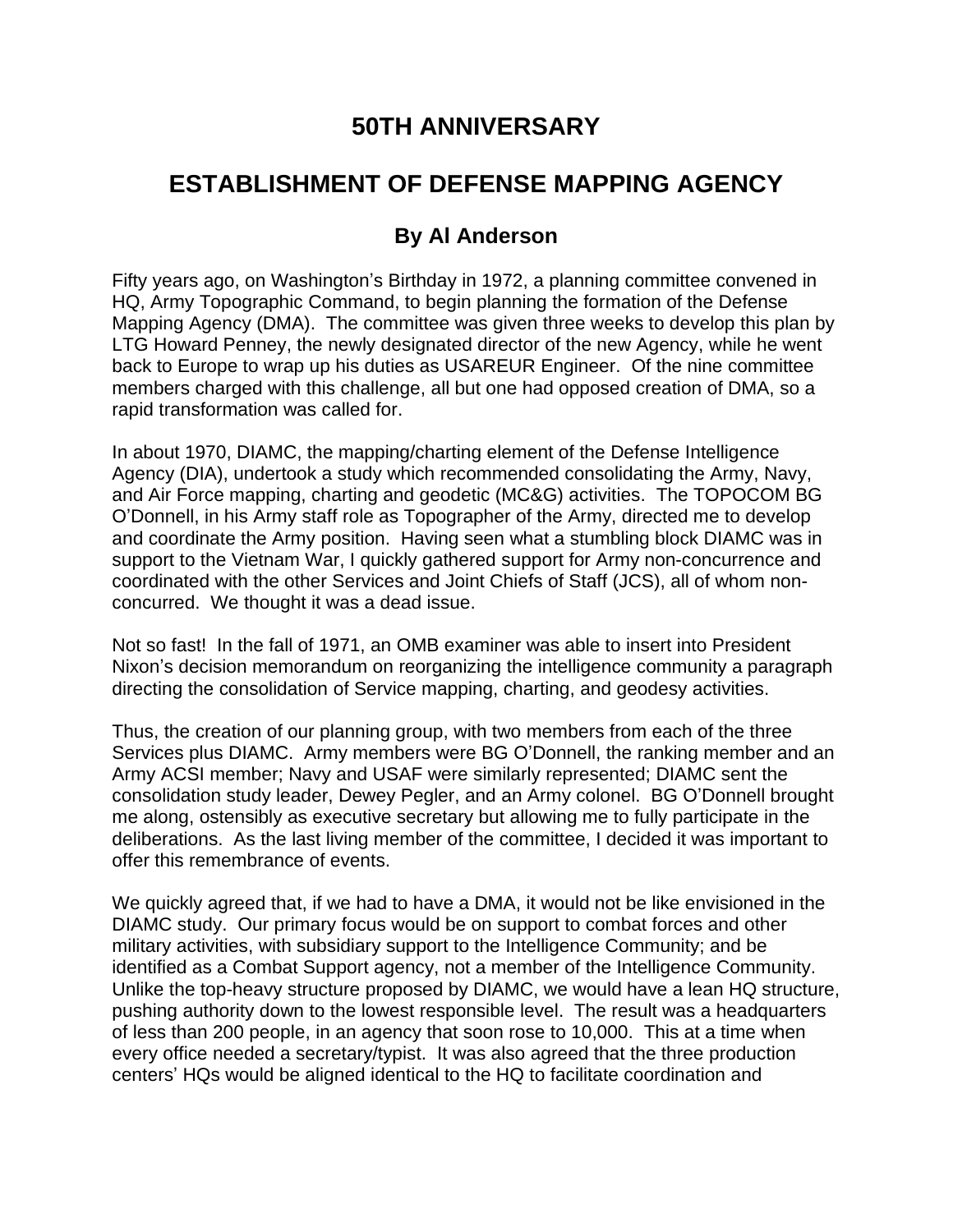direction. Another basic decision was not to attempt any restructuring of the centers line elements until after the IOC (initial operating capability) date, 1 July 1972.

Upon LTG Penney's return from Europe he was given a decision briefing. The only significant change he made was reducing the DMA HQ staffing a little further. Our committee then changed to being the start-up staff and brought in more people from the Services. The pressure of long days and weekend work continued right through June, as we wrestled with the details. An area of contention with the Army was whether DMA would take over its topographic battalions and corps companies and mapping school. LTG Penney's wise decision was Army could keep the units, but the school would become part of DMA so that we could train them to perform tasks consistent with their field support role and not duplicate DMA efforts.

Another major area was the allocation of super grade positions to DMA. LTG Penney was successful in getting the top-level, GS-18, for the senior civilian position, for which Tom Finnie was selected. But he had to settle for a GS-17 Comptroller. Also, an addition to correctly state our senior civilian slots: Tom Finnie was able to get a super grade-equivalent Public Law nonsupervisory scientific position for the DMA HQ and brought in Dr. Charles Martin from AC. In total, DMA got 12 super grade positions and that continued to be the allocation until we undertook development of the digital production system in the early 1980's.

LTG Penney and Tom Finnie realized that Congress would look for savings to come out of the consolidation and came up with a plan to forestall budget loss. They conceived the idea of demonstrating the gap between validated requirements for our products and services and what we were able to deliver to show why the benefits of consolidation should be plowed back into greater support to our Forces. They then charged me with developing a system to track the shortfalls and to measure productivity. It was called the Effectiveness/Productivity program (E/P) — not Economy!. It worked so well that the Government Accounting Office produced a report commending it as a model. We more than achieved our goal of increasing productivity by 10 percent during the first three years. A good reputation in the Services, DoD, OMB, and Congress was achieved.

The drive for these productivity improvements facilitated by my other task: To lead reviews of our production and distribution facilities for consolidation or other improvement, which had been deferred during the startup planning phase. The biggest consolidation was of distribution facilities, which was a critical function in the days of paper products. Another major improvement was documentation of product specifications. The Aeronautical Chart and Information Center (ACIC) (now the Aerospace Center (AC)) had excellent, well-maintained specs, The Army Map Service (AMS) (Topographic Center (TC)) had specs but poorly maintained, and United States Hydrographic Office (USHO) (Hydrographic Center (HC)) had none! On my first visit to HC, then in Suitland, MD, I asked about contracting out production and got the reply "we tried it once and it didn't work." No wonder — no written specifications!